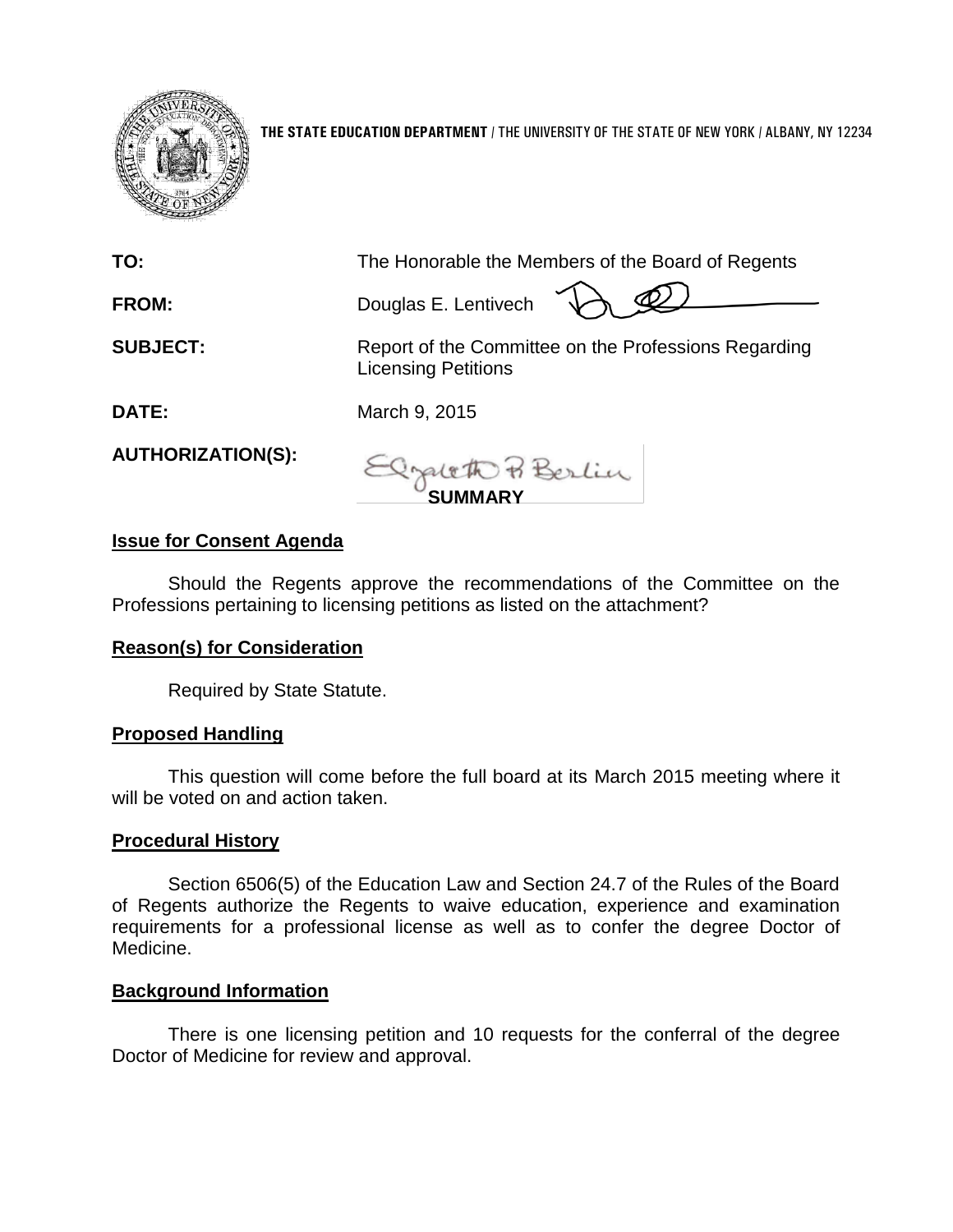# **Recommendation**

It is recommended that the Regents approve the recommendations of the Committee on the Professions regarding licensing petitions.

# **Timetable for Implementation**

Approval of the Committee on the Professions' recommendations will be effective March 17, 2015.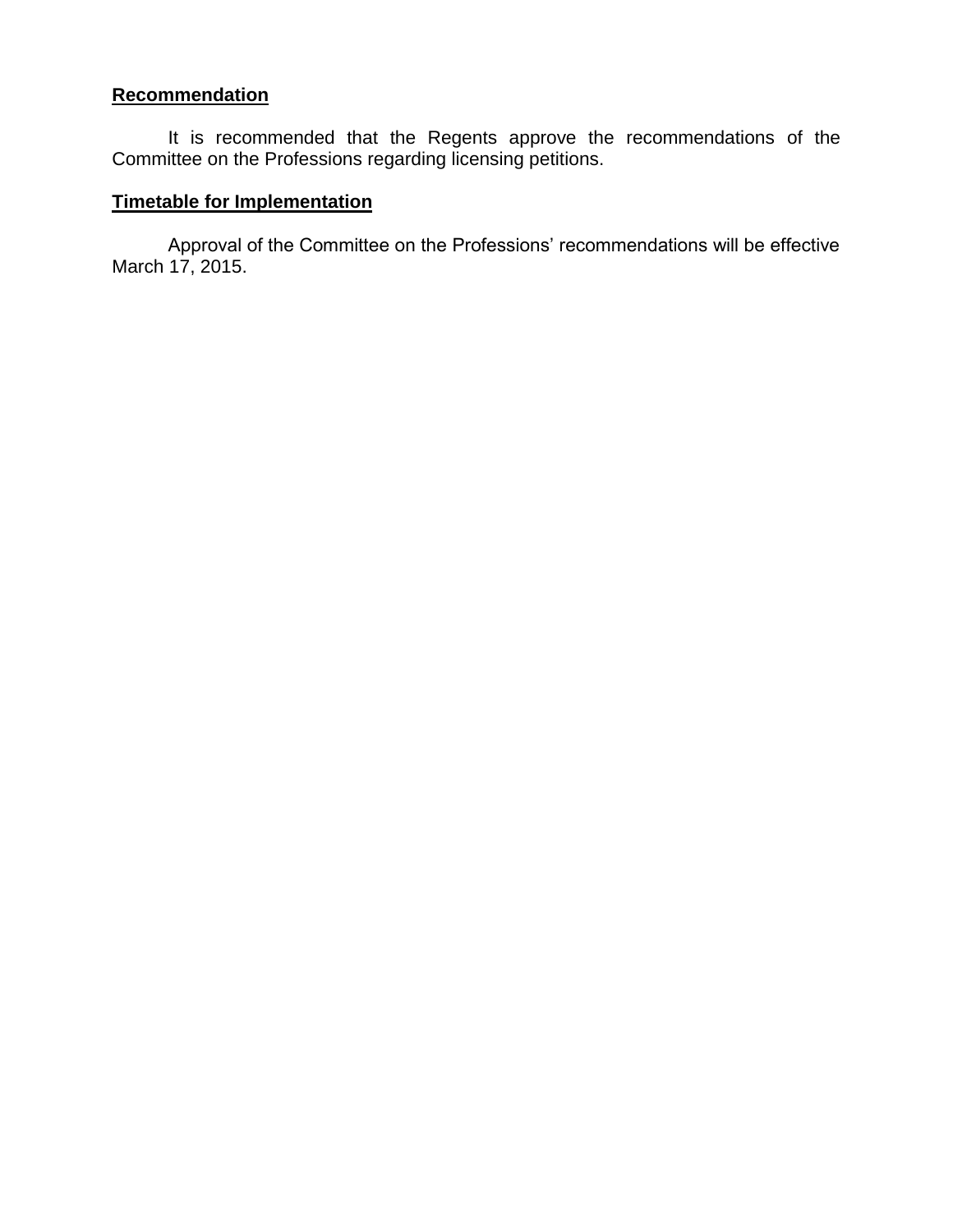| Cases Presented to Board of Regents on March 17, 2015 |                      |              |                   |                    | <b>SUMMARY REPORT</b> |            |                                        |                                  |
|-------------------------------------------------------|----------------------|--------------|-------------------|--------------------|-----------------------|------------|----------------------------------------|----------------------------------|
|                                                       | <b>EDUCATION</b>     |              |                   | <b>EXAMINATION</b> |                       |            |                                        |                                  |
| <b>PROFESSION</b>                                     | Pre-<br>Professional | Professional | Post-<br>Graduate | Proficiency        | Licensing             | Experience | Confer Degree<br>Doctor of<br>Medicine | Three-Year<br>Limited<br>License |
| <b>CPA</b>                                            |                      |              |                   |                    | 15-02-07              |            |                                        |                                  |
| Medicine                                              |                      |              |                   |                    |                       |            | 15-15-60C<br>to<br>15-24-60C           |                                  |
| OTHER:                                                |                      |              |                   |                    |                       |            | Total for fiscal year to date:         | 269                              |
|                                                       |                      |              |                   |                    |                       |            | Total for calendar year to date:       | 28                               |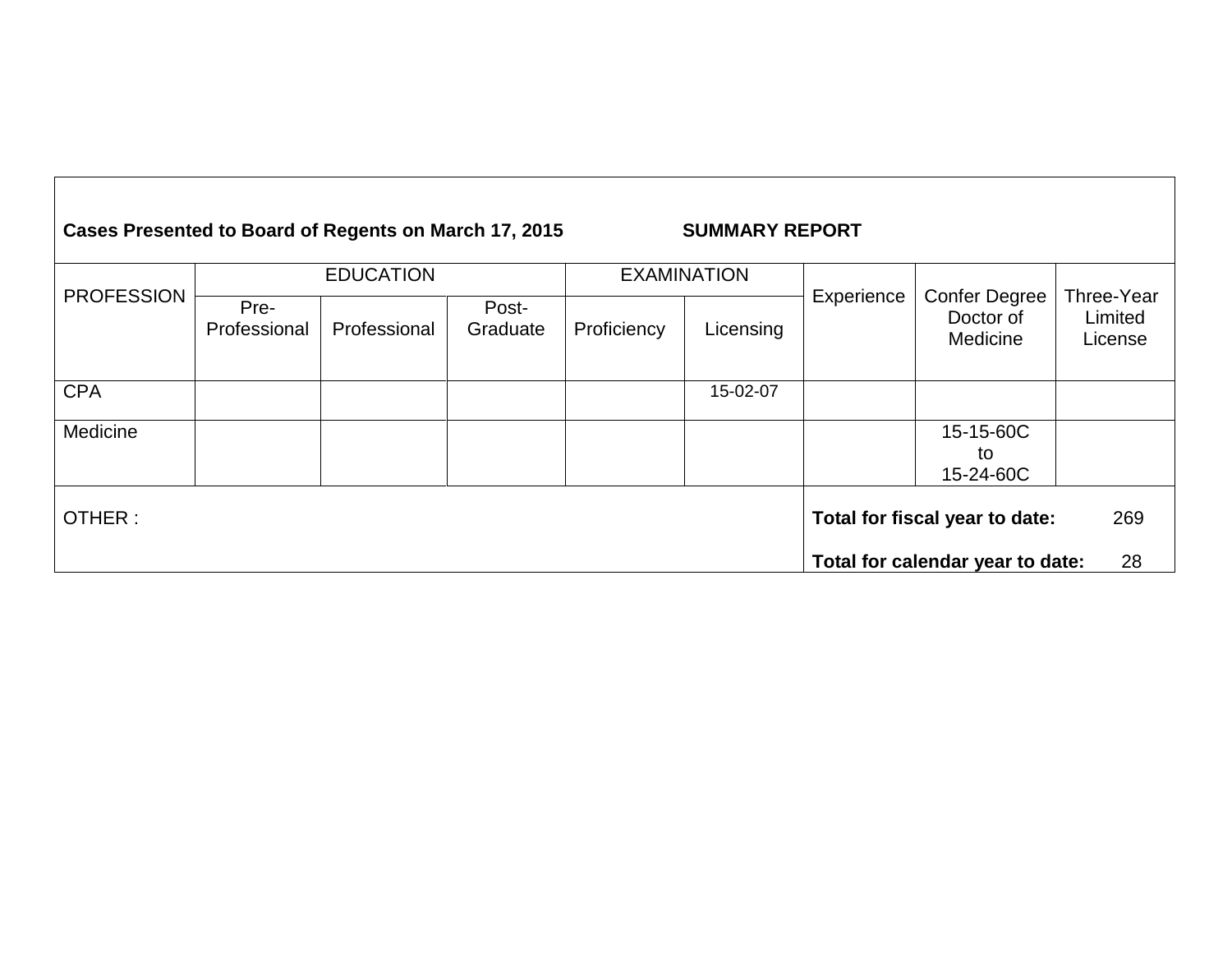#### **Board of Regents: March 17, 2015**

#### **CERTIFIED PUBLIC ACCOUNTANCY**  15-02-07 Yodelfri Ruiz Bogota, New Jersey 07603

Petition for: Acceptance of passing grades on the Uniform Certified Public Accountancy Examination.

Statement of Problem: Yodelfri Ruiz, an applicant for licensure as a CPA, recently passed the four parts of the Uniform CPA Examination. However, he exceeded the 18-month time conditioning period in which to complete the examination requirements by two months.

Mr. Ruiz received conditional credit for passing the Regulation (REG) section of the Examination on his first attempt in January 2013. Under the 18-month conditioning requirements, he needed to pass the remaining three sections by September 2014 in order to retain credit for REG.

Mr. Ruiz sat for and failed the Financial Accounting and Reporting (FAR) section once before passing on his second attempt in February 2014. He sat for and passed the Business Environment and Concepts (BEC) section on his first attempt in July 2014. He sat for and failed the Auditing and Attestation (AUD) section of the exam once before passing it in on his second attempt in November 2014, two months after he lost conditional credit for REG.

Mr. Ruiz was scheduled to sit for the AUD section of the exam within the conditioning period; however, he was unable to do so due to a documented medical condition. He scheduled to sit for and passed the final section in the next available testing window.

Based on the documentation provided and Mr. Ruiz's success on all four parts of the Examination, the Executive Secretary of the State Board for Public Accountancy supports his petition to waive the 18-month requirement to pass all four parts of the Uniform CPA Examination.

| <b>APPLICABLE REQUIREMENTS:</b>                                                         | <b>QUALIFICATIONS:</b>                                                       |
|-----------------------------------------------------------------------------------------|------------------------------------------------------------------------------|
| Section 7404 of Education Law and Part 70<br>of the Commissioner's Regulations require: |                                                                              |
| (1) A bachelor's or higher degree based on a<br>program in accountancy.                 | (1)                                                                          |
| (2) Passing scores on the Uniform CPA<br>Examination.                                   | (2)(a) January 2013 Regulation (passing<br>score).                           |
|                                                                                         | (2)(b) February 2014: Financial Accounting<br>and Reporting (passing score). |
|                                                                                         | (2)(c) July 2014: Business Environment and                                   |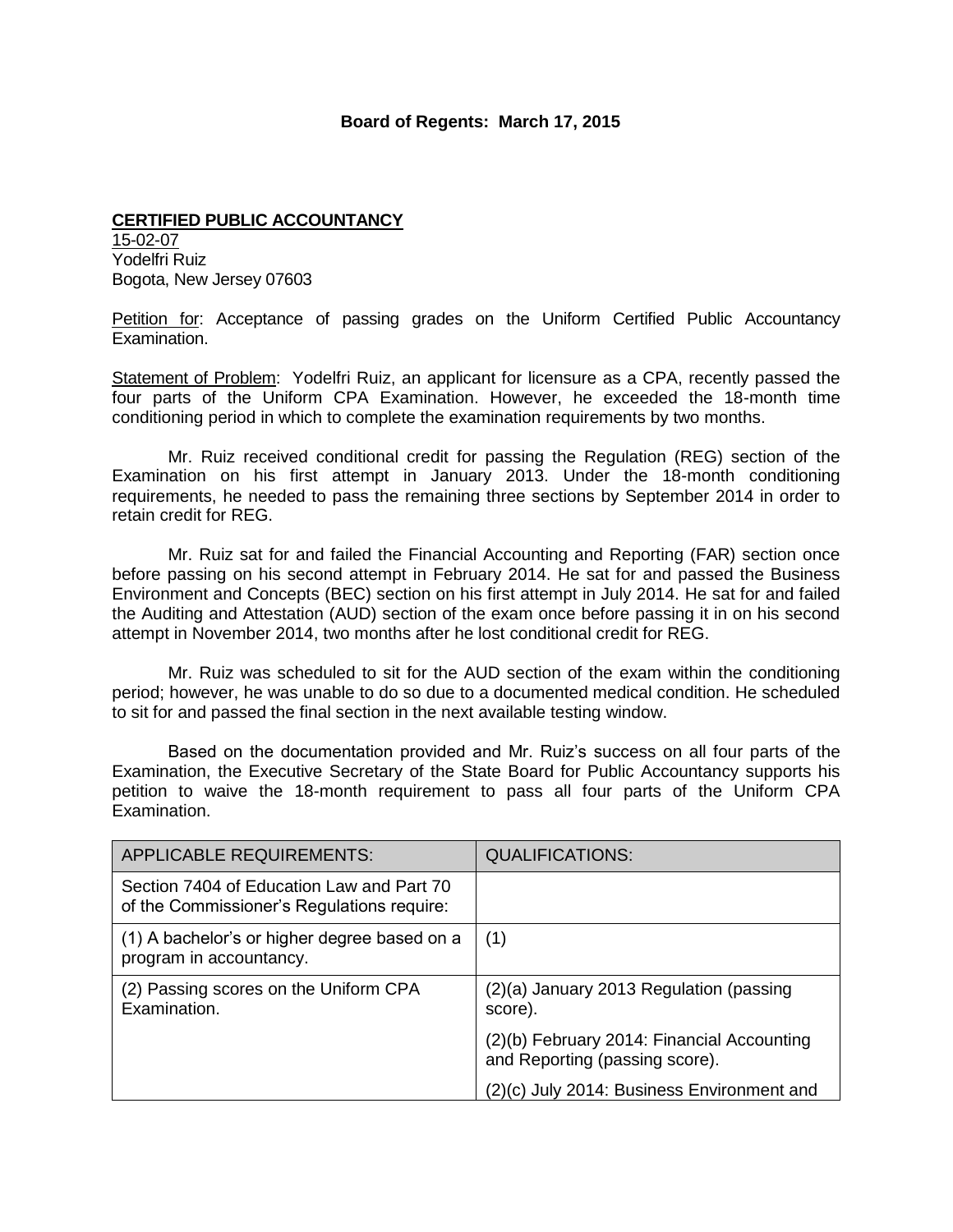|                                           | Concepts (passing score).                                          |  |  |
|-------------------------------------------|--------------------------------------------------------------------|--|--|
|                                           | (2)(d) November 2014: Auditing and<br>Attestation (passing score). |  |  |
| (3) Two years of satisfactory experience. | (3)                                                                |  |  |

RECOMMENDATION: The Committee on the Professions, in concurrence with the Executive Secretary of the State Board for Public Accountancy, recommends that the applicant's petition for acceptance of passing grades on the Uniform CPA Examination be accepted.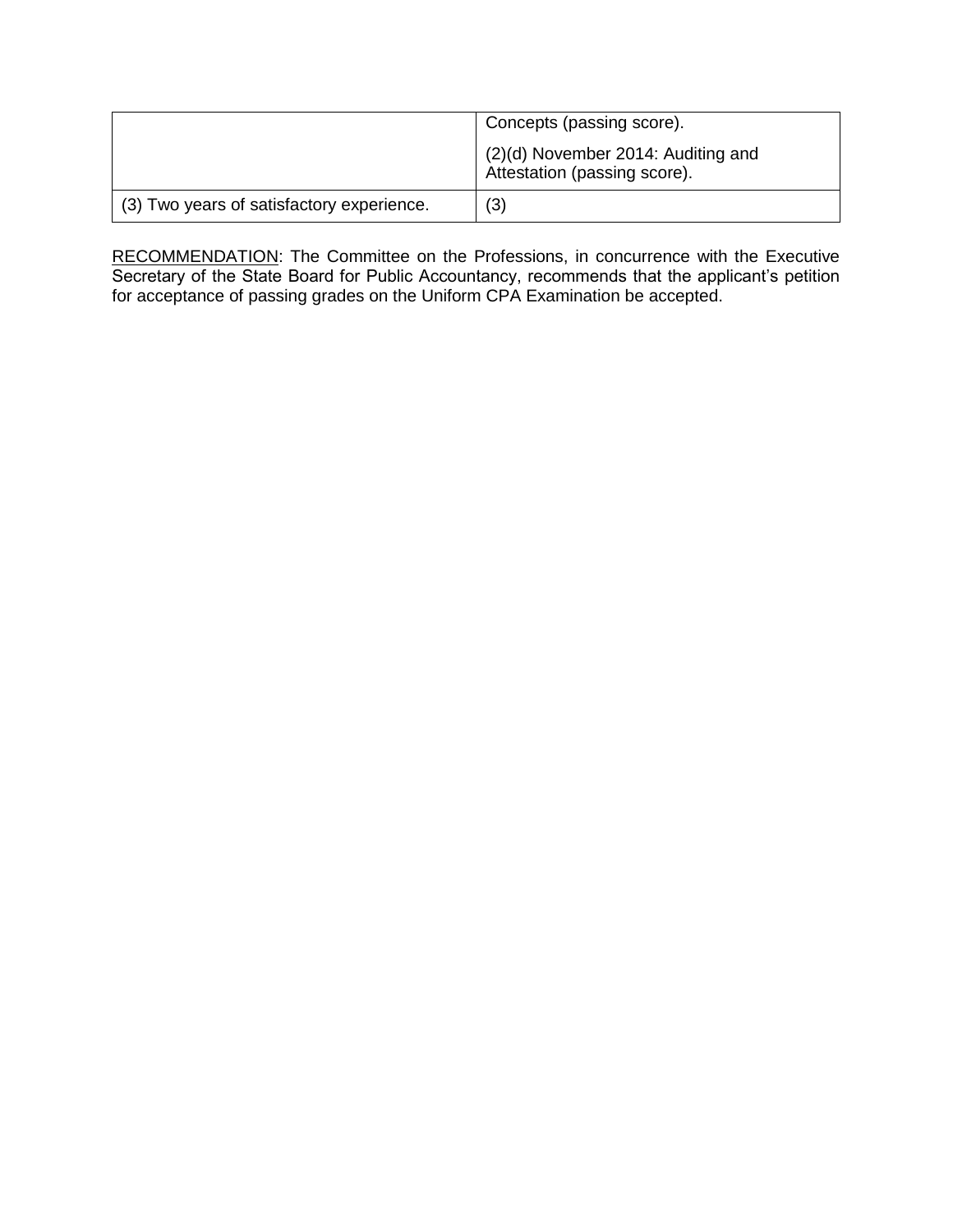### **MEDICINE**

Petition for: Conferral of the degree Doctor of Medicine (M.D.) pursuant to Section 6529 of the Education Law.

Summary Statement: The petitioners listed below are all graduates of foreign medical schools who have been licensed in New York.

The applicable requirements of Section 3.57 of the Rules of the Board of Regents require completion of a medical education program in a foreign medical school satisfactory to the Department which does not grant the degree Doctor of Medicine (M.D.), and in which the philosophy and curriculum were equivalent, as determined by the Department in accordance with the policy of the Board of Regents, to those in programs leading to the degree Doctor of Medicine (M.D.) at medical schools in the United States satisfactory to, or registered by, the Board of Regents and the Department. Secondly, petitioners must have licensure to practice medicine in New York State in accordance with provisions of Section 6524 or 6528 of the Education Law or their equivalent as determined by the Board of Regents pursuant to their authority under Section 6506 of the Education Law.

| <b>NAME OF PETITIONER</b>                             | <b>QUALIFICATIONS</b>                                                                                                                                        |
|-------------------------------------------------------|--------------------------------------------------------------------------------------------------------------------------------------------------------------|
| 15-15-60C<br>Mohamed Ahmed<br>Astoria, NY 11105       | (1) University of Alexandria, Alexandria,<br>Egypt, Bachelor of Medicine, Bachelor of<br>Surgery, 5/01/00<br>License #264641, issued 3/19/12<br>(2)          |
| 15-16-60C<br>Ebenezer Babalola<br>Smithtown, NY 11787 | (1) University of Ibadan, Ibadan, Nigeria,<br>Bachelor of Medicine, Bachelor of<br>Surgery 11/24/89<br>License #277987, issued 12/24/14<br>(2)               |
| 15-17-60C<br>Nabamita Bisen<br>Jamesville, NY 13078   | (1) University of Calcutta, Kolkata, India,<br>Bachelor of Medicine, Bachelor of<br>Surgery, 06/05/06<br>License #277973, issued on 12/22/14<br>(2)          |
| 15-18-60C<br>Shalinee Jha<br>Syracuse, NY 13202       | (1) B.P. Koirala Institute of Health, Dharan,<br>Nepal, Bachelor of Medicine, Bachelor of<br>Surgery, 03/20/06<br>License #266747, issued on 09/19/12<br>(2) |
| 15-19-60C<br>Kiran Kandukurti<br>Amherst, NY 14228    | (1) NTR University of Health Science,<br>Warangal, India, Bachelor of Medicine,<br>Bachelor of Surgery, 08/26/02<br>License #277761, issued 11/19/14<br>(2)  |
| 15-20-60C<br>Daniel Laurie                            | Imperial College, London, United<br>(1)<br>Kingdom, Bachelor of Medicine,                                                                                    |